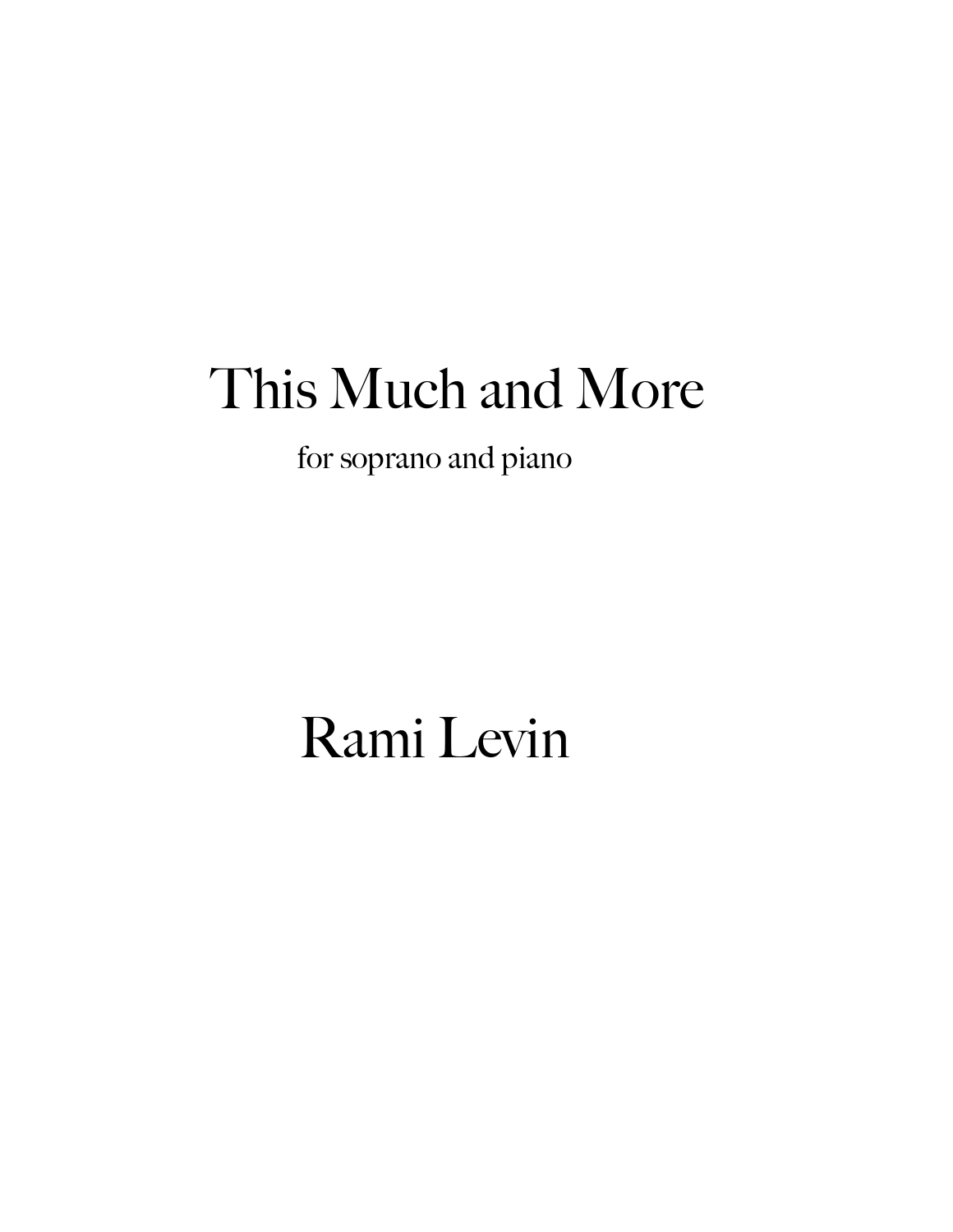Faults by Sara Teasdale (1884 – 1933)

They came to tell your faults to me, They named them over one by one; I laughed aloud when they were done, I knew them all so well before,— Oh, they were blind, too blind to see Your faults had made me love you more.

#### This Much and More by Djuna Barnes (1892-1982)

If my lover were a comet Hung in the air, I would braid my leaping body In his hair.

Yea, if they buried him ten leagues Beneath the loam, My fingers they would learn to dig And I'd plunge home!

#### How Like the Sea by Ella Wheeler Wilcox (1850-1919)

How like the sea, the myriad-minded sea, Is this large love of ours: so vast, so deep, So full of mysteries! it, too, can keep Its secrets, like the ocean; and is free, Free, as the boundless main. Now it may be Calm like the brow of some sweet child asleep; Again its seething billows surge and leap And break in fullness of their ecstasy.

Each wave so like the wave which came before, Yet never two the same! Imperative And then persuasive as the cooing dove, Encroaching ever on the yielding shore— Ready to take; yet readier still to give— How like the myriad-minded sea, is love.

Duration approximately  $10<sup>2</sup>45$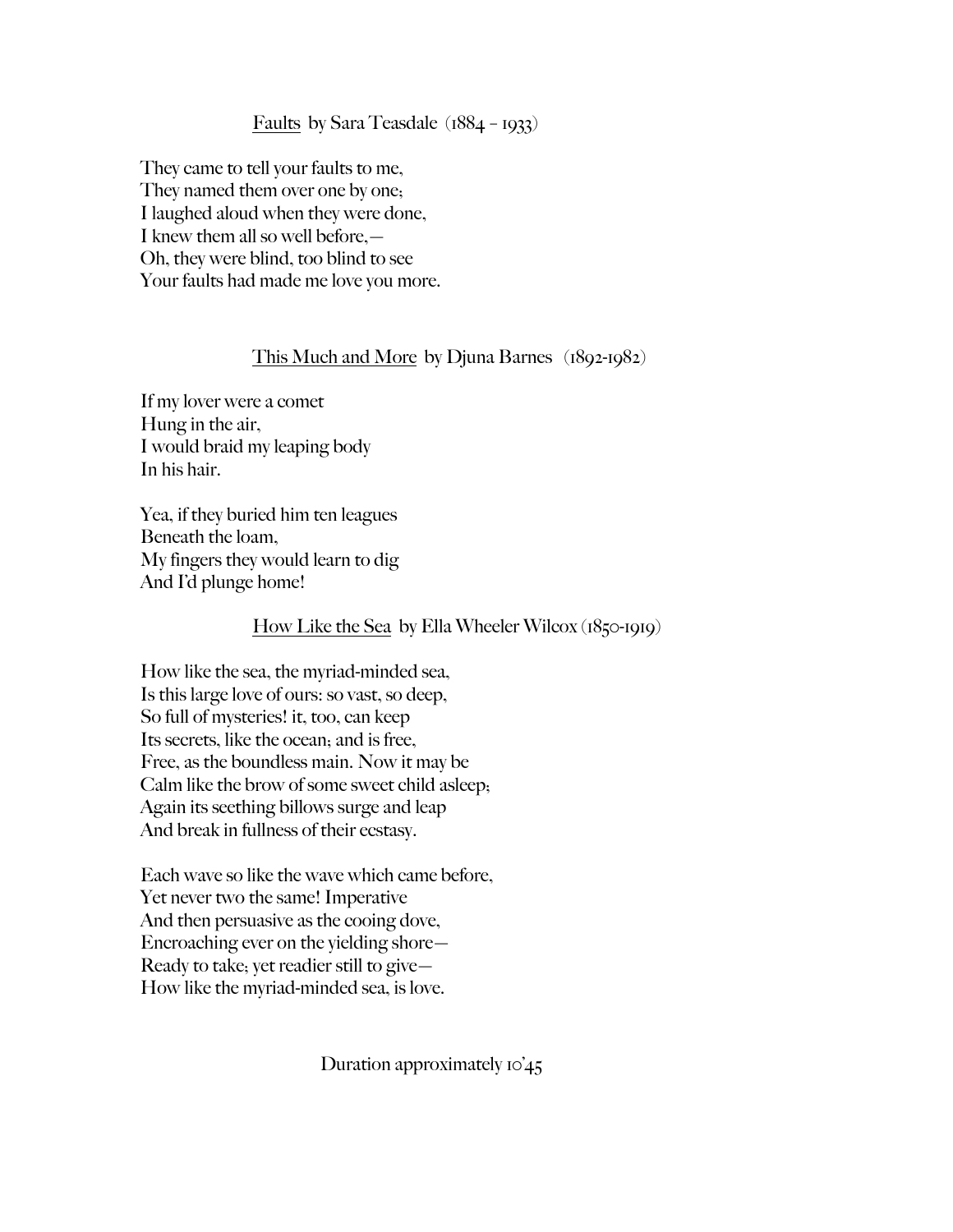for Michelle Fier<br>a Teasdale (1884-1933)



Rami Levin







© <sup>2018</sup> RamiY. Levin ASCAP All rights reserved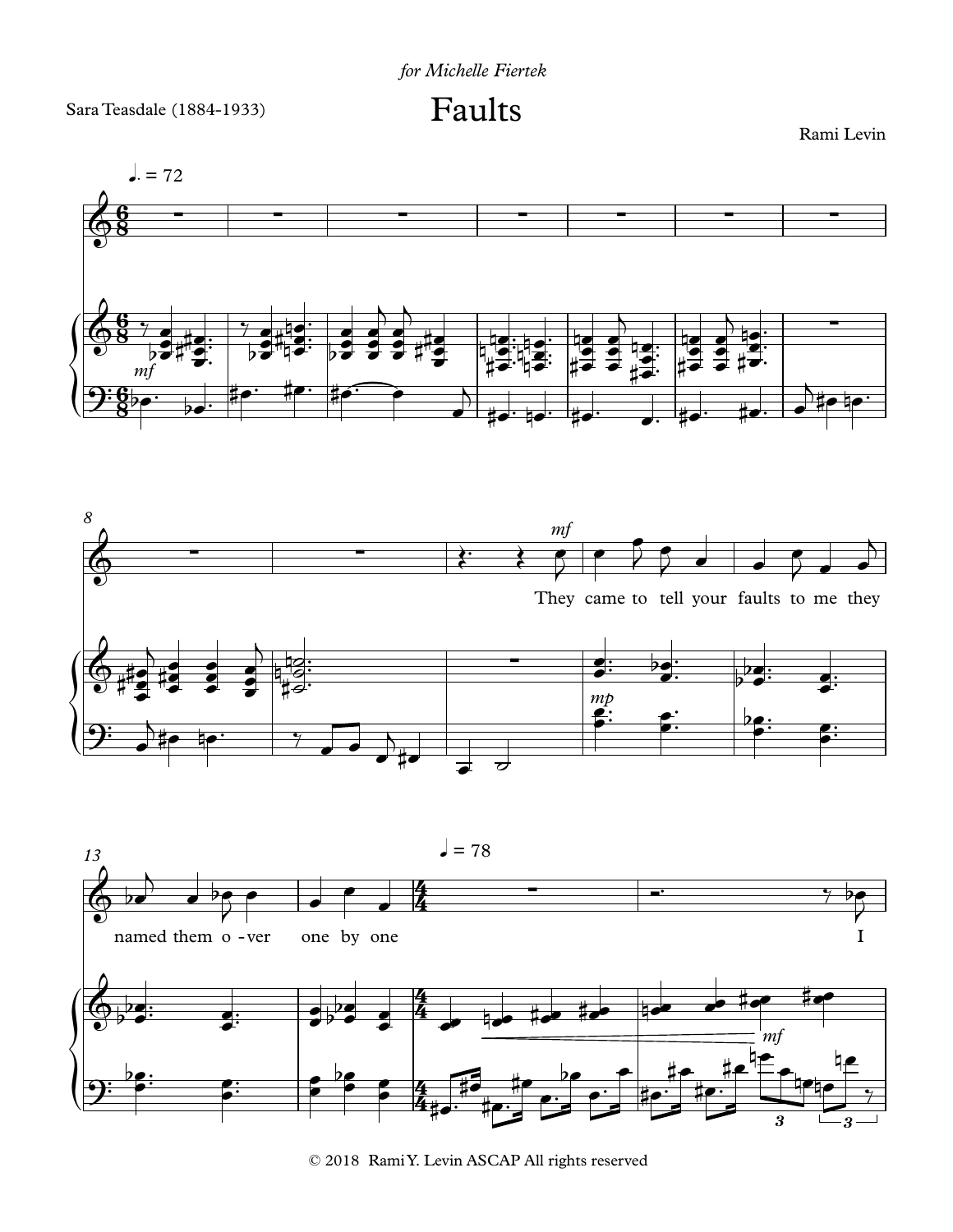

 $\overline{\mathbf{P}}$ 

œ

œ#œ

œ

 $\overline{2}$ 

J

œ  $\overline{2}$ 

œ  $\overline{7}$ 

 $\bar{\bm{\triangledown}}$ 

œ  $\overline{7}$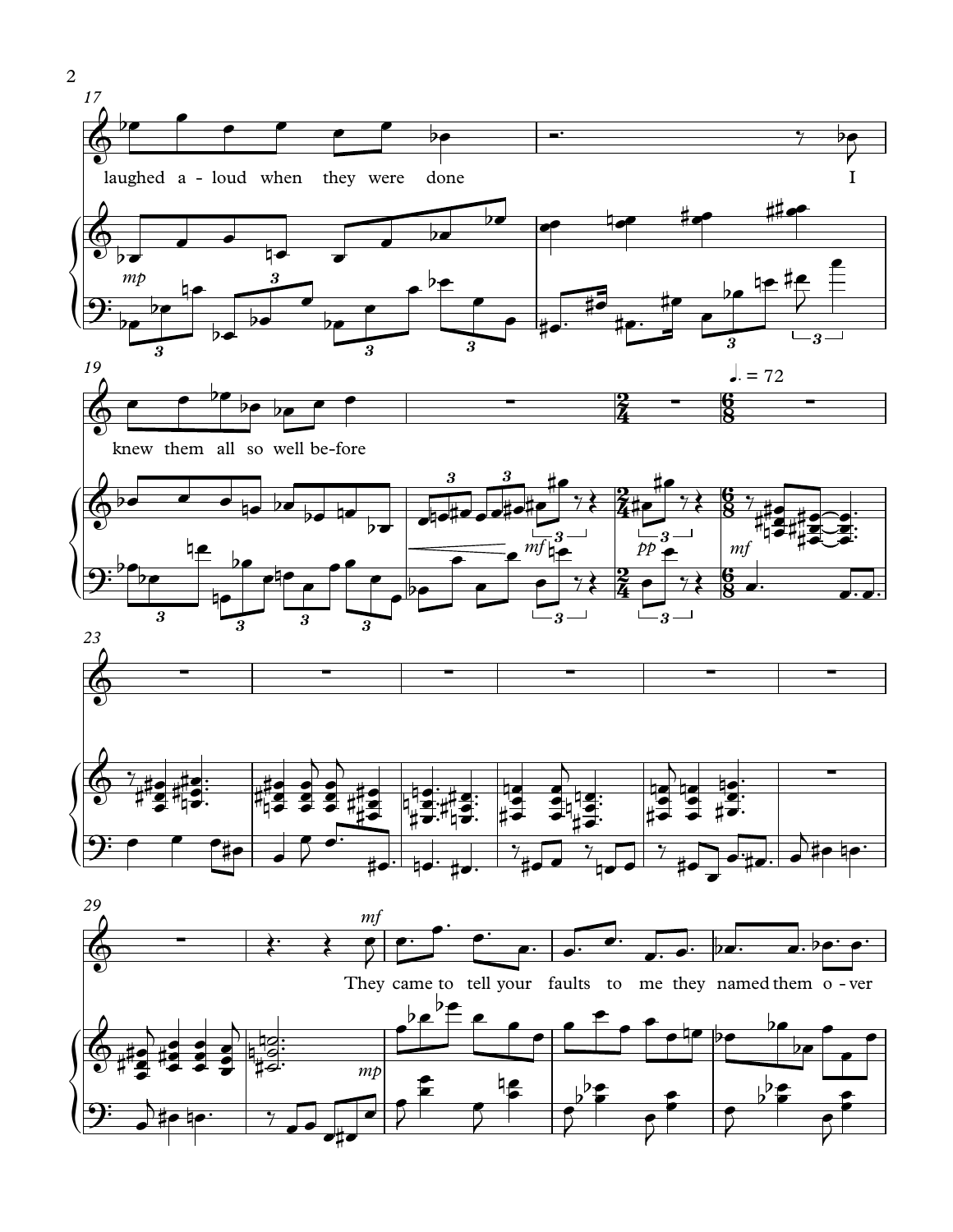



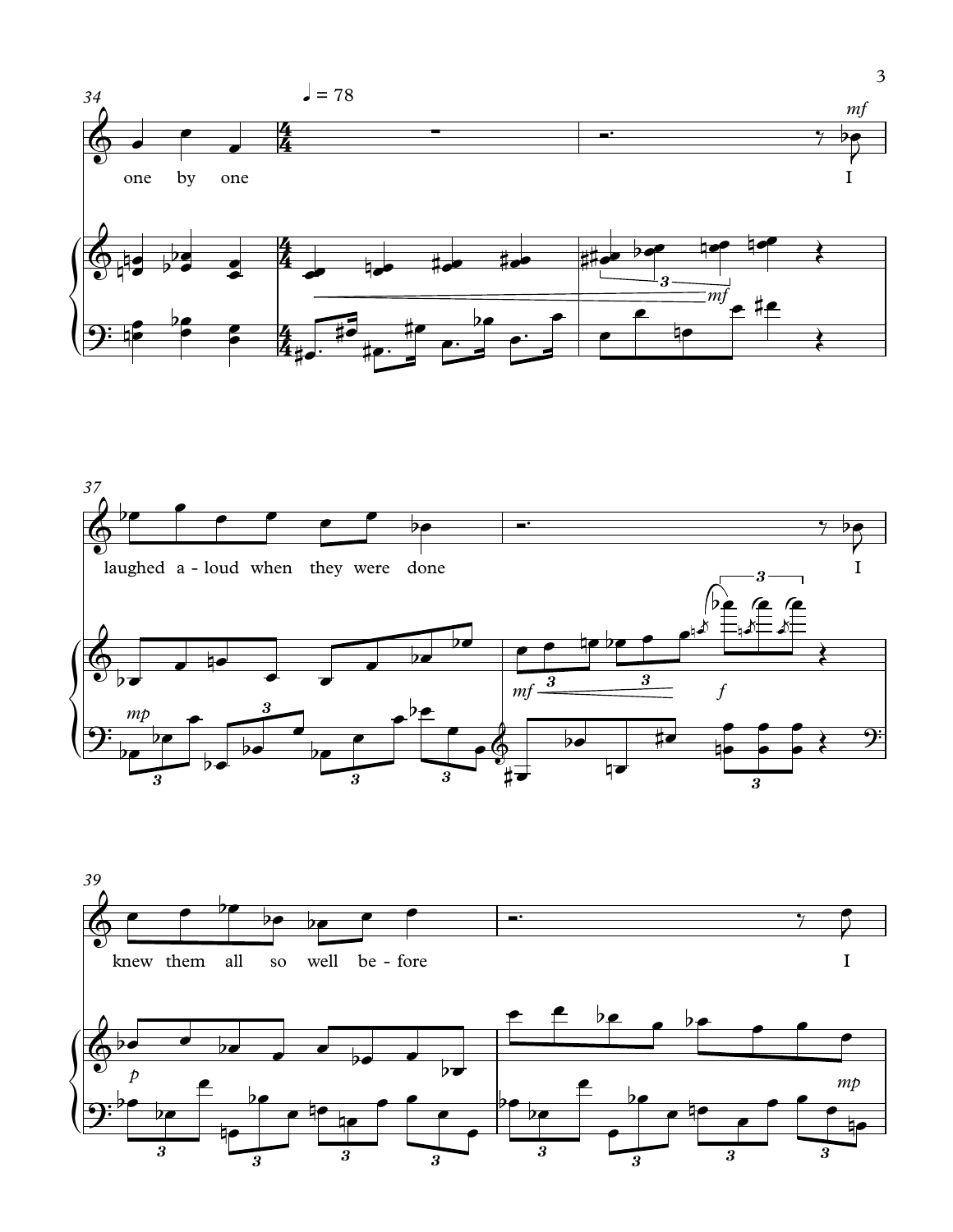





 $\overline{4}$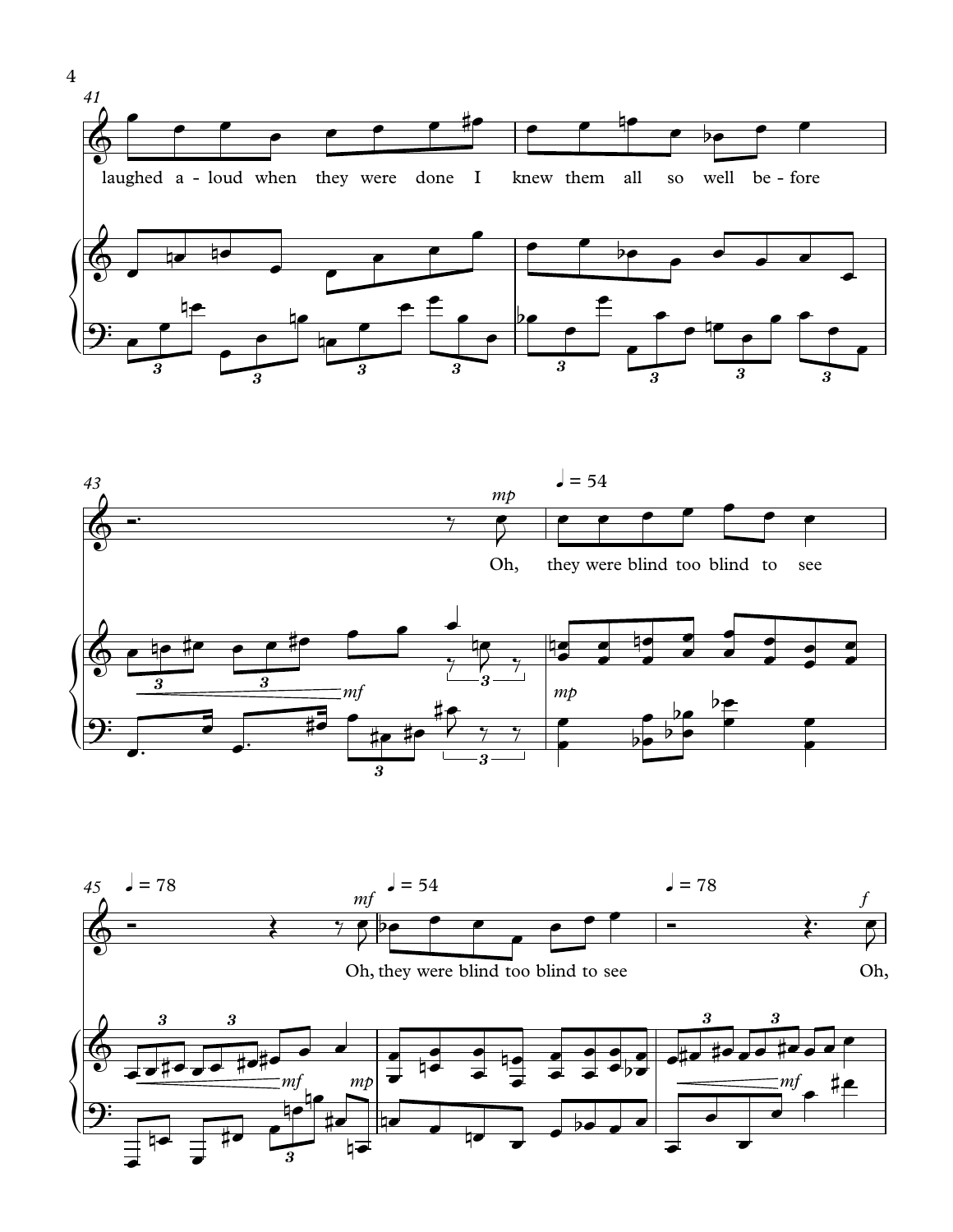



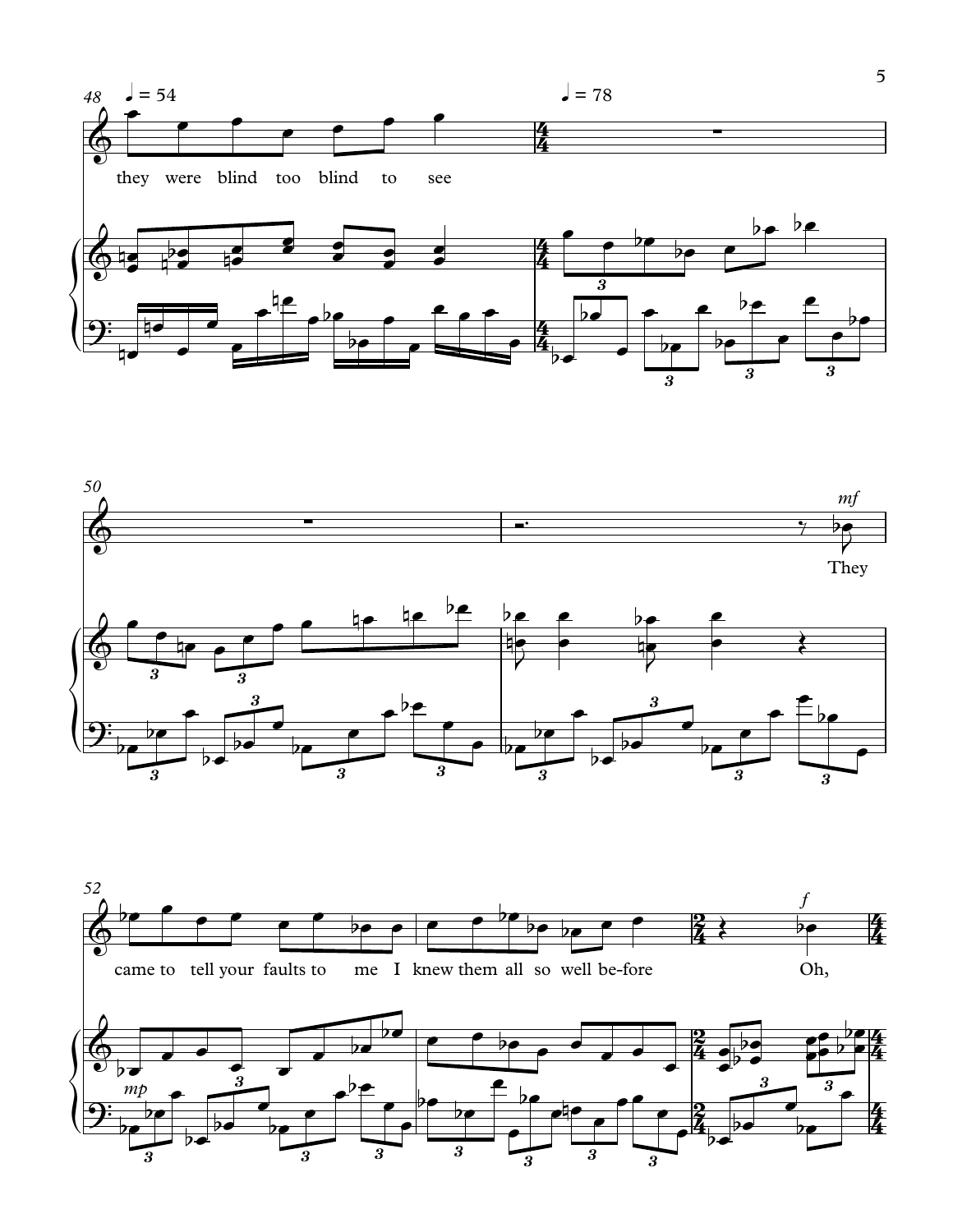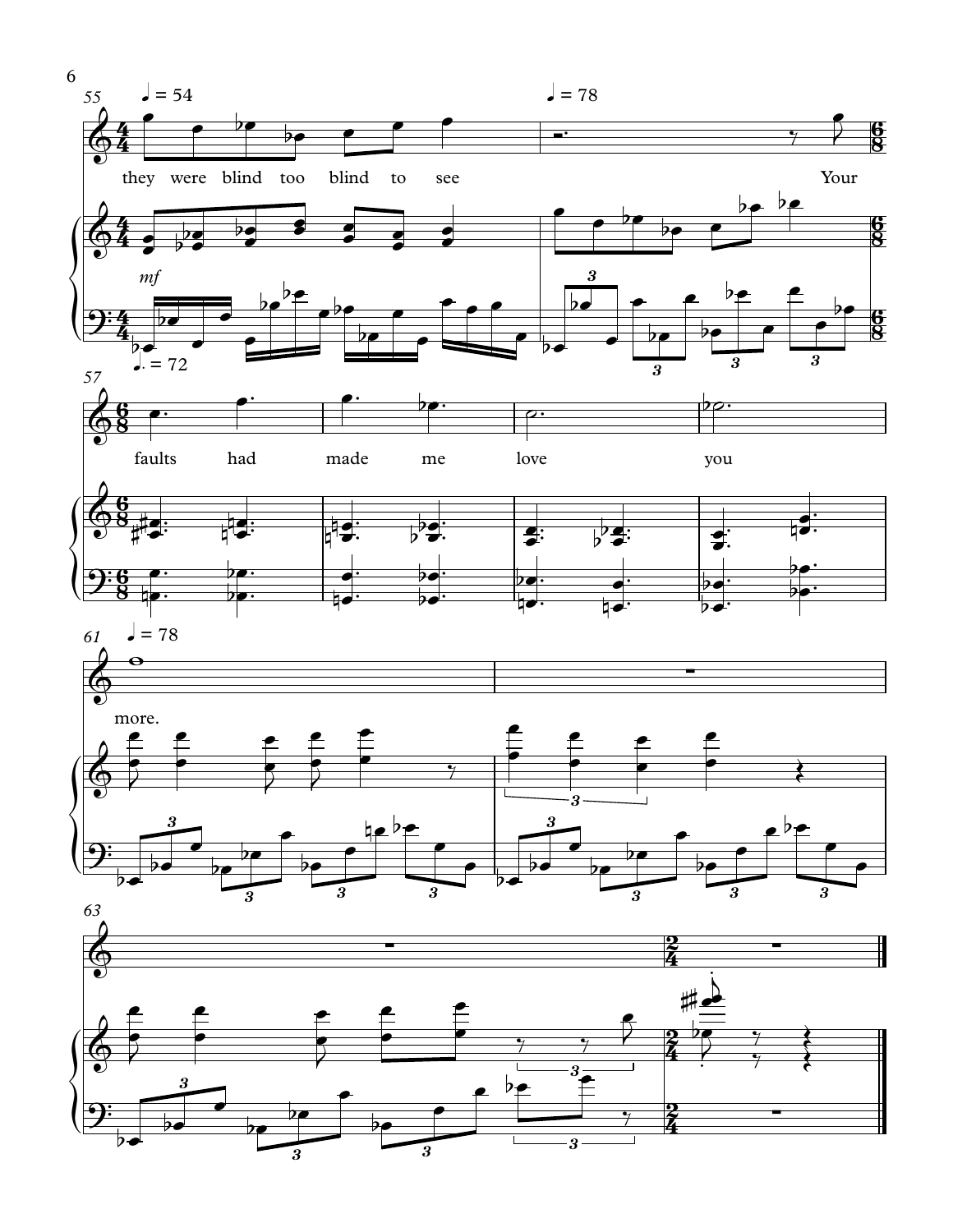### This Much and More

Djuna Barnes (1892-1982)



© RamiY. Levin <sup>2018</sup> ASCAP All rights reserved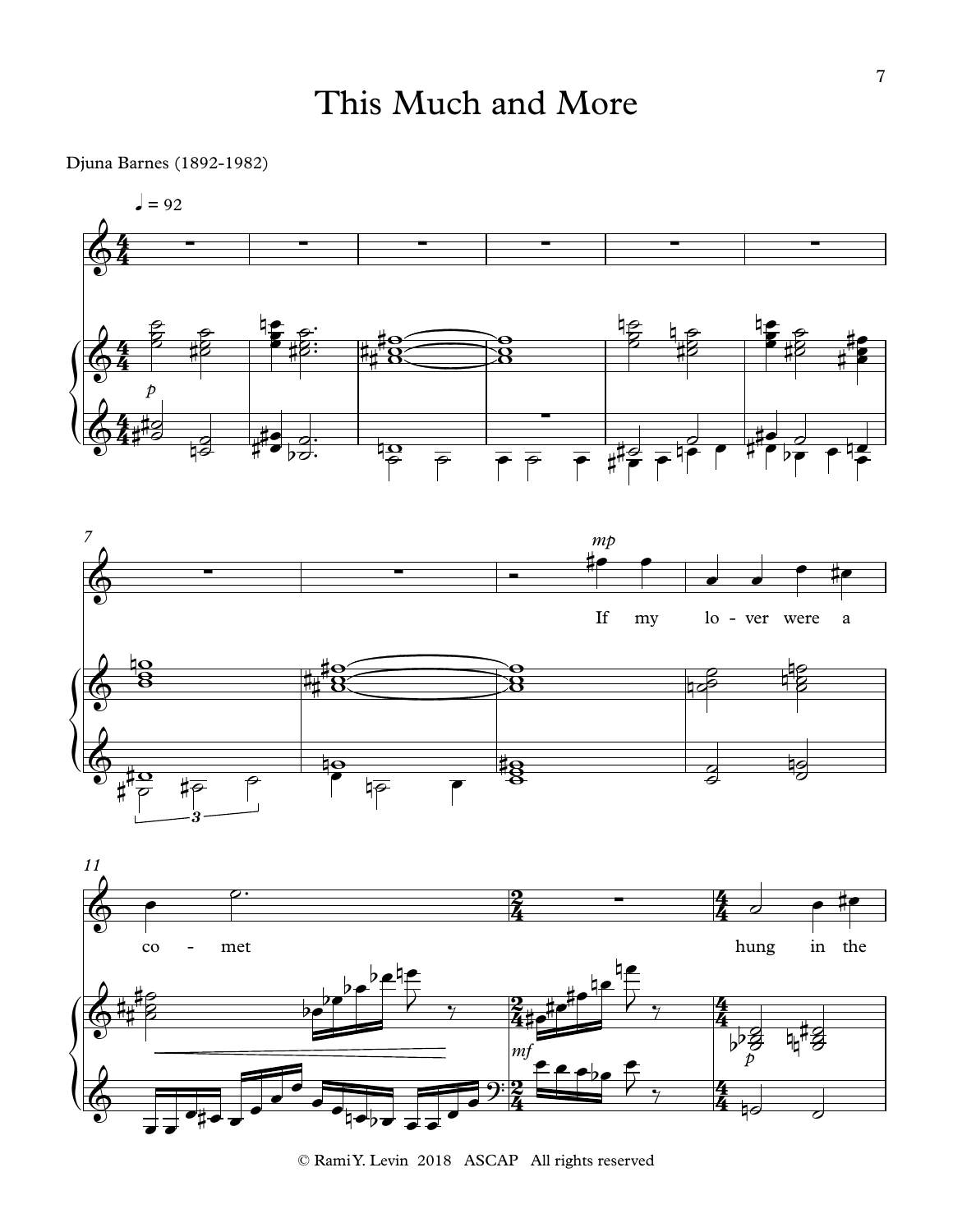







 $8\,$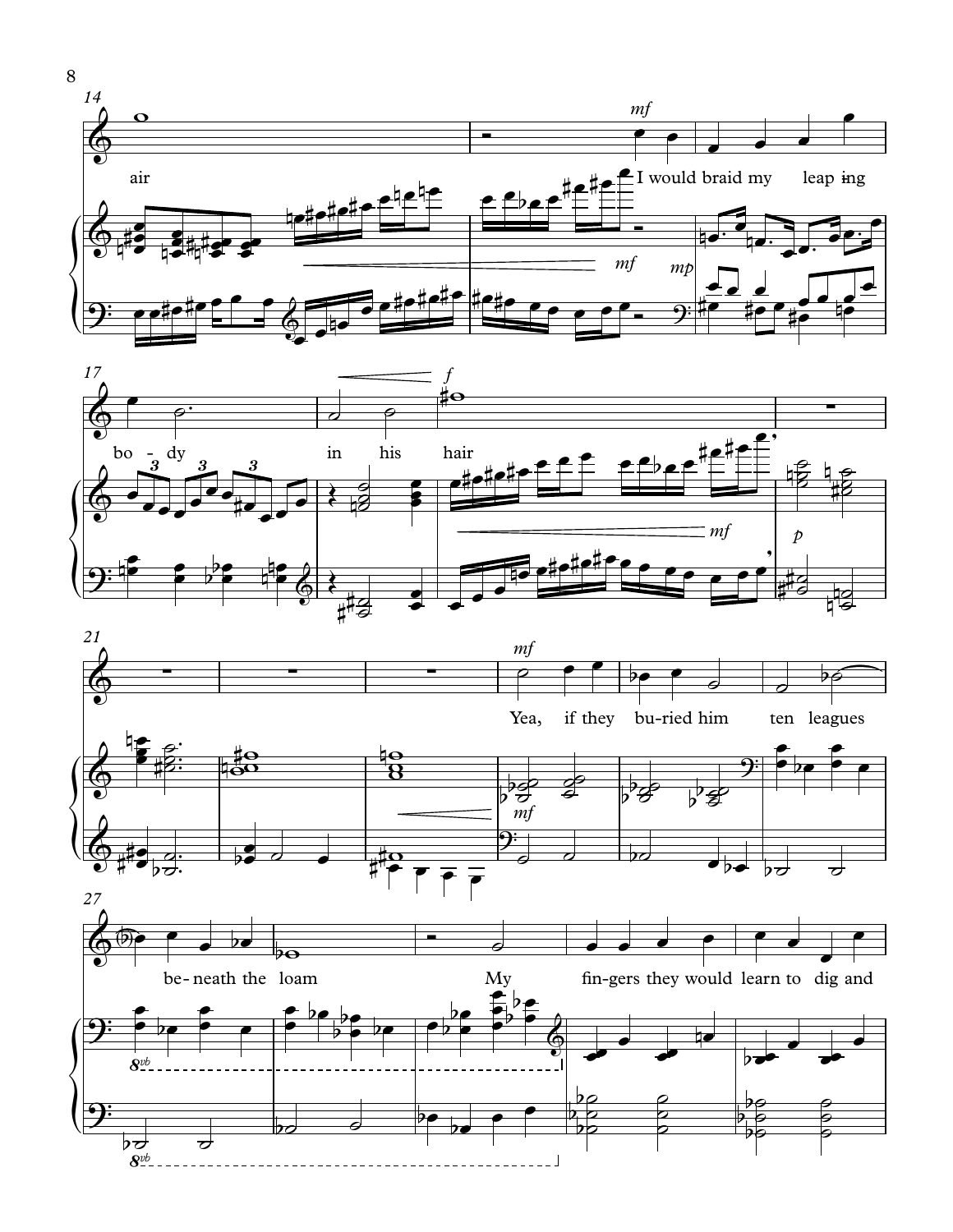



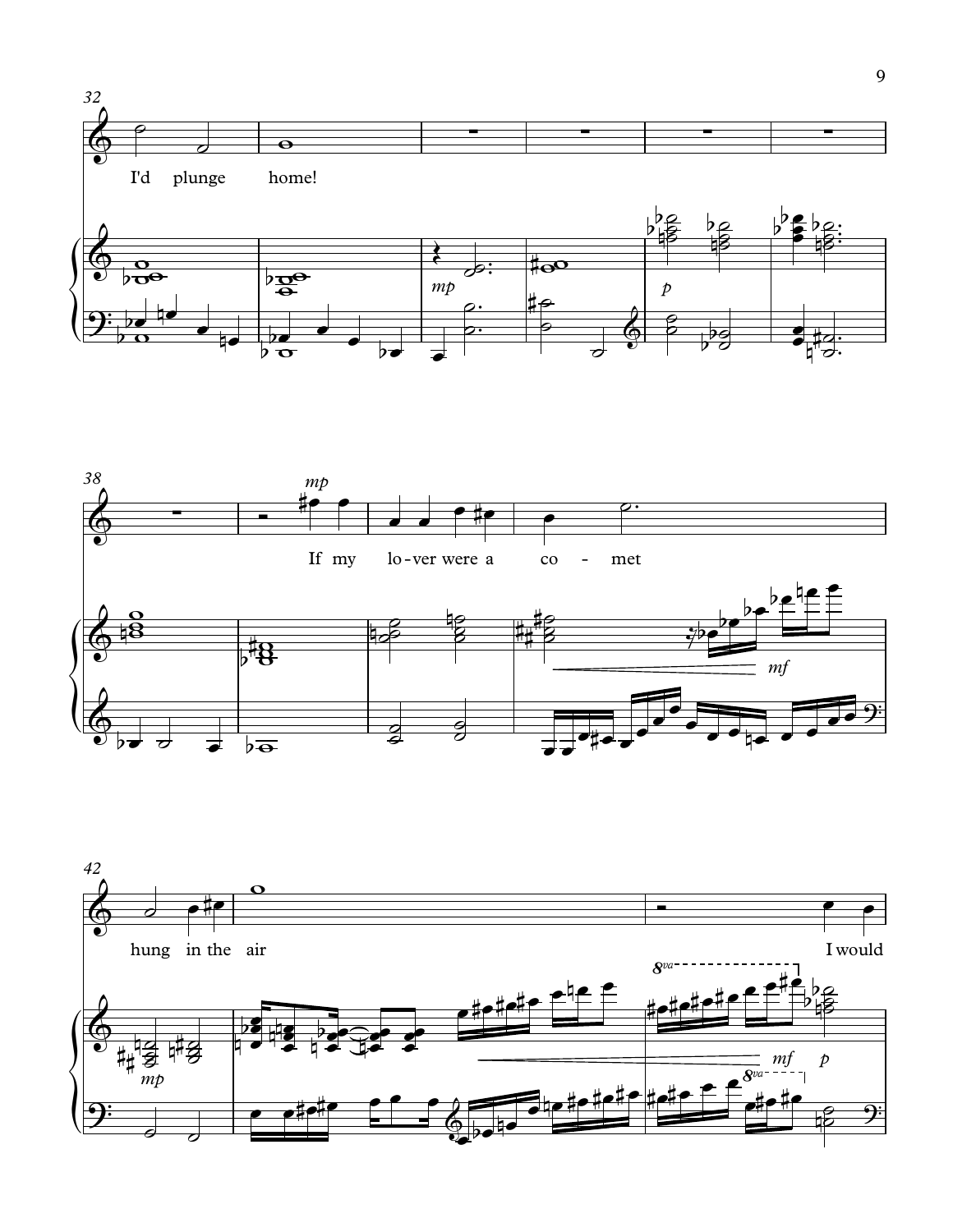





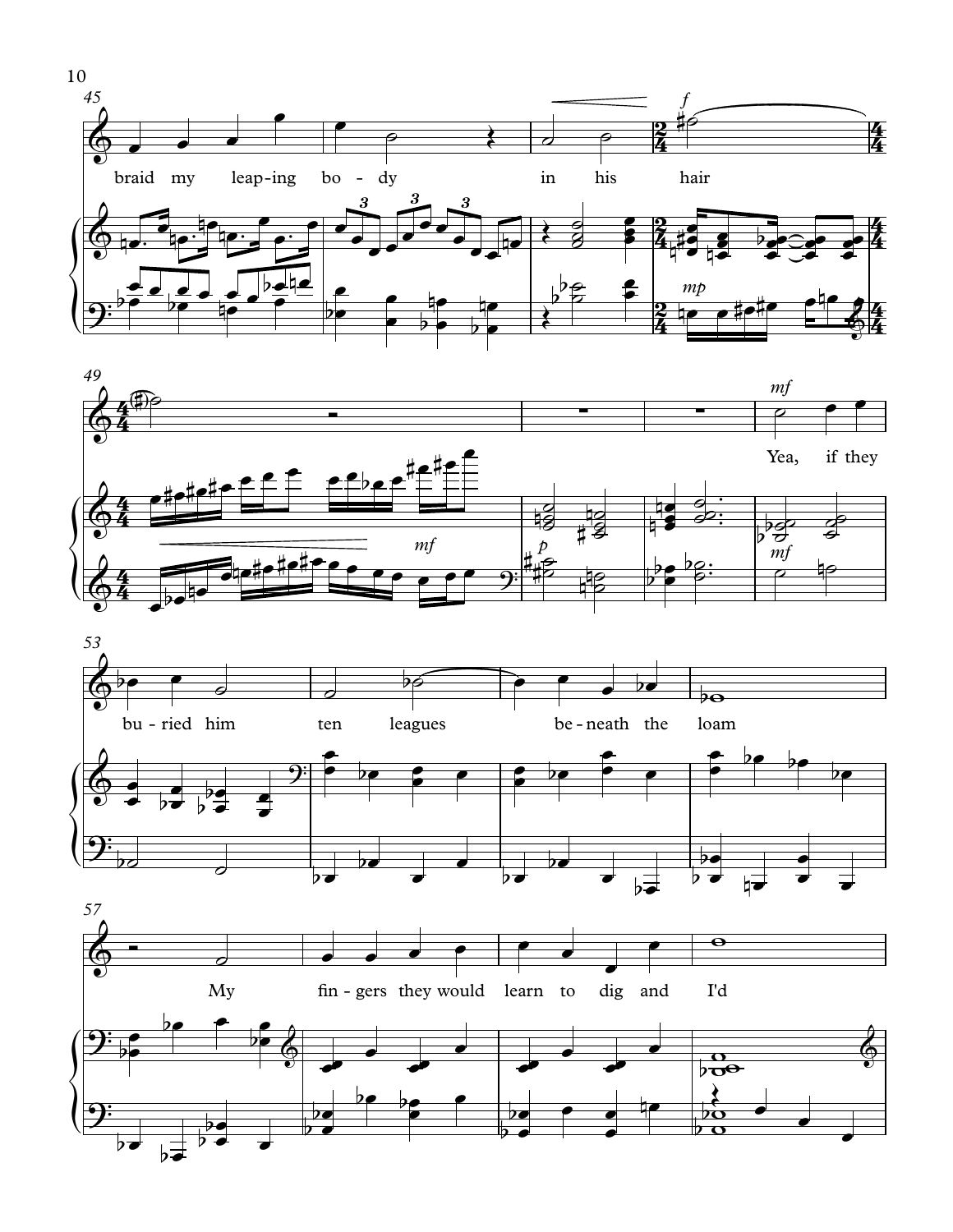

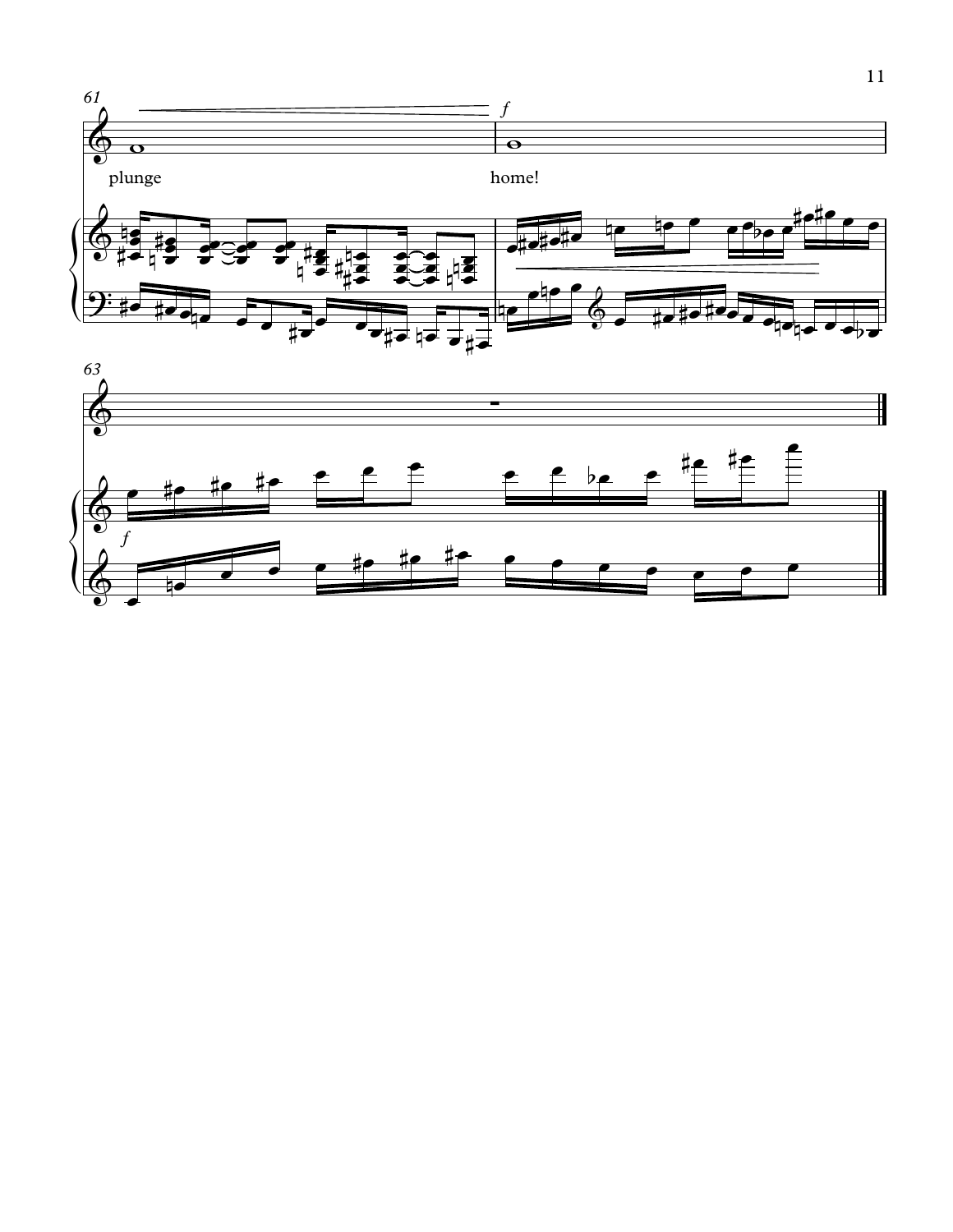EllaWheelerWilcox (1850-1919)







<sup>©</sup> <sup>2018</sup> RamiY. Levin ASCAP All rights reserved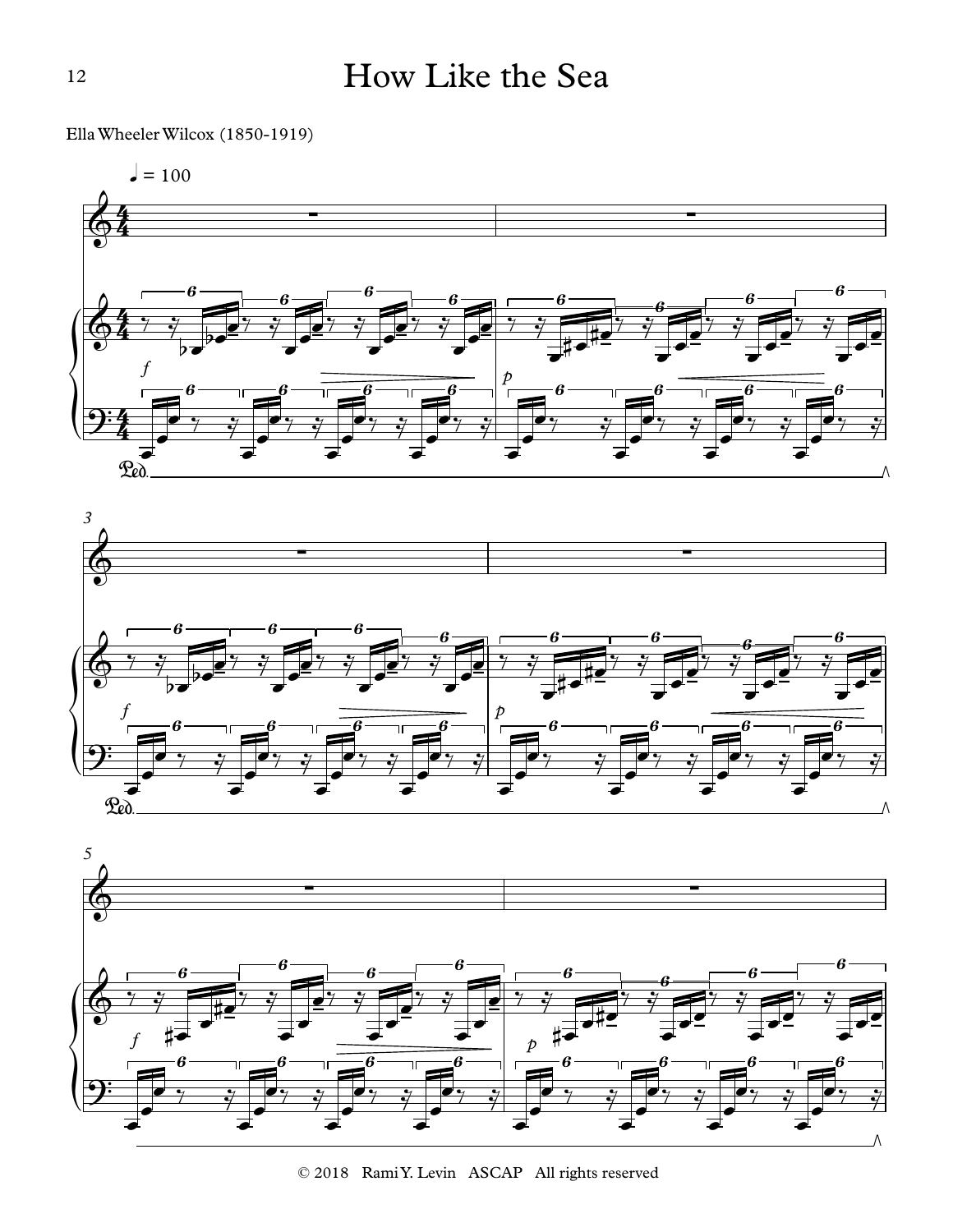



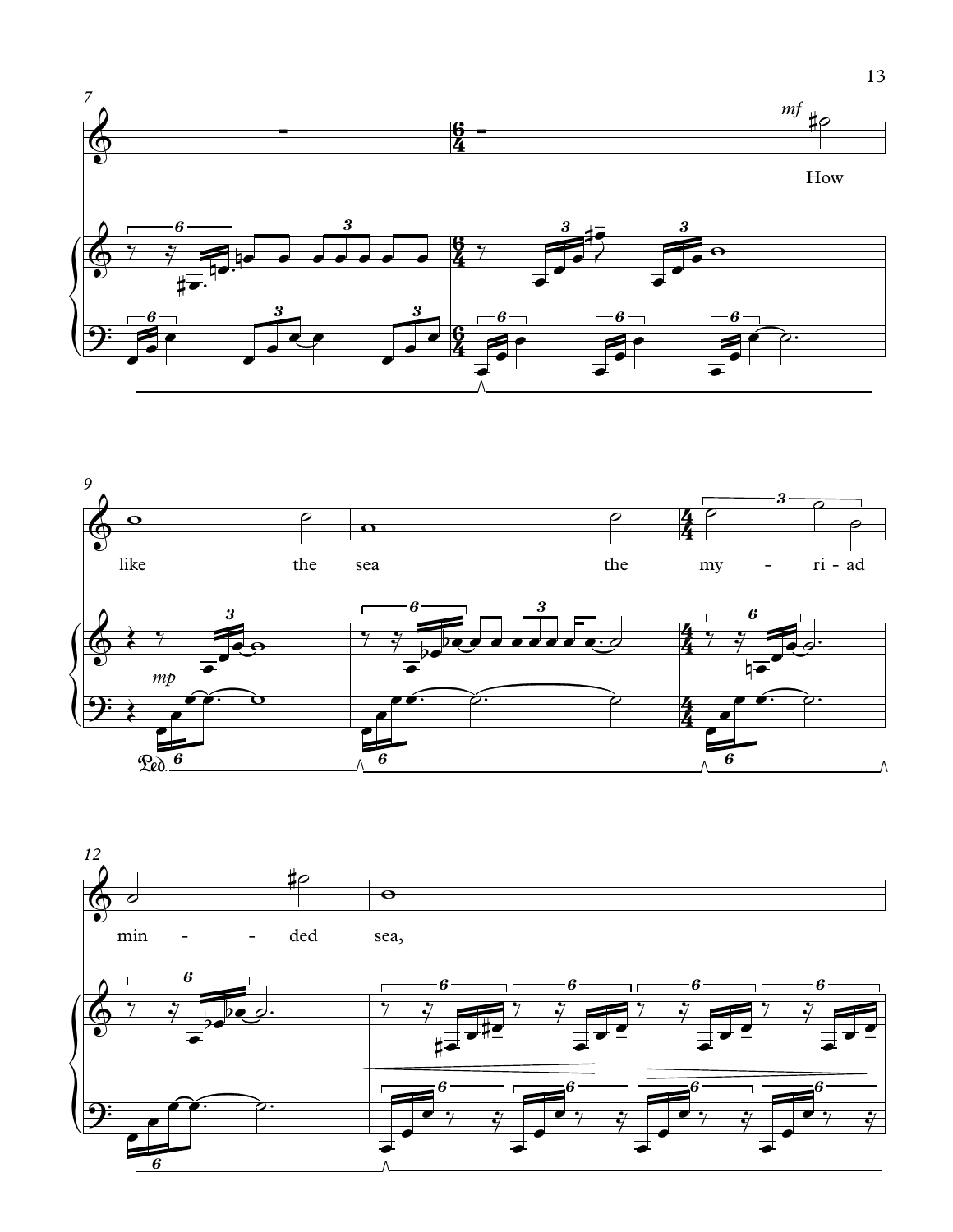



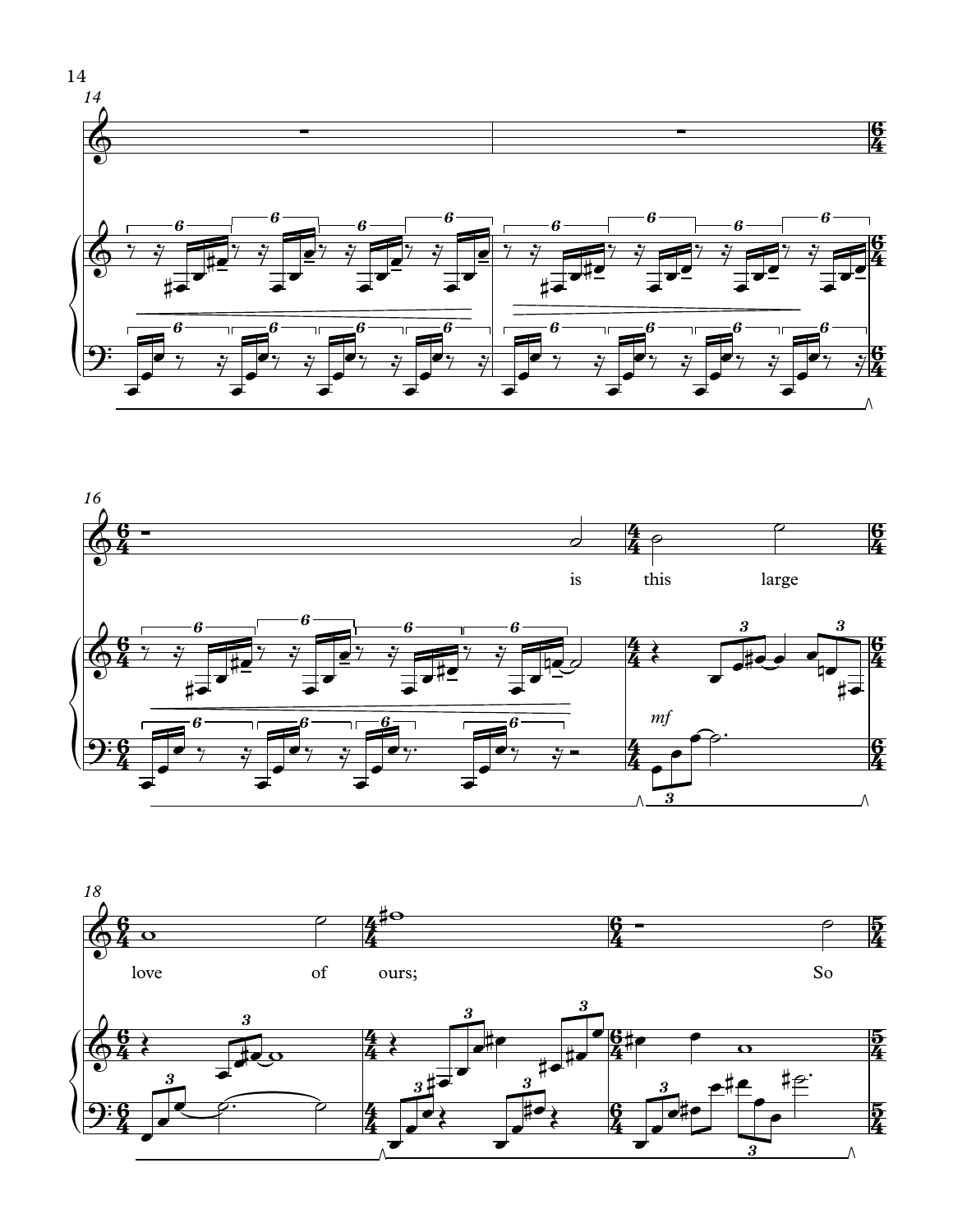



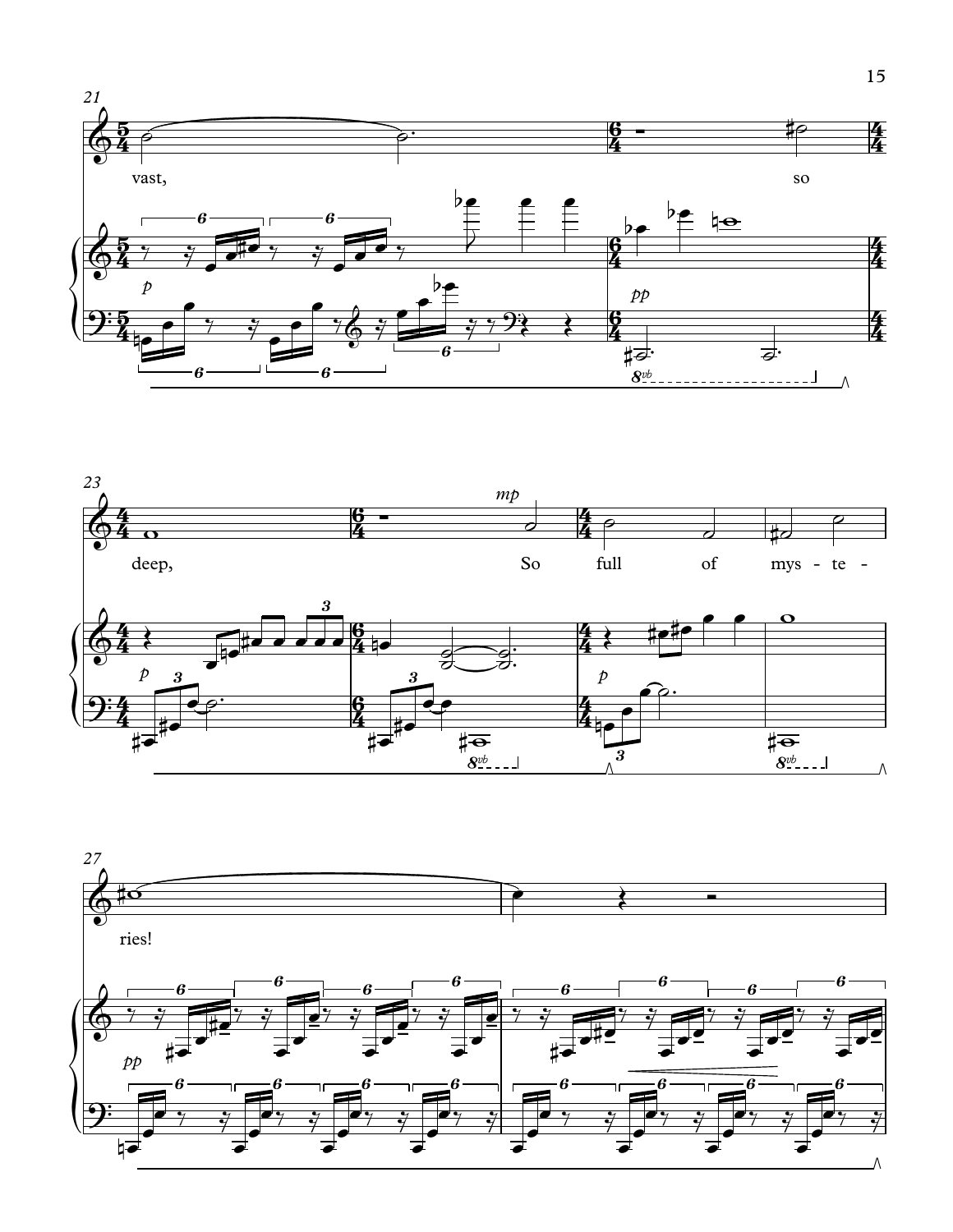



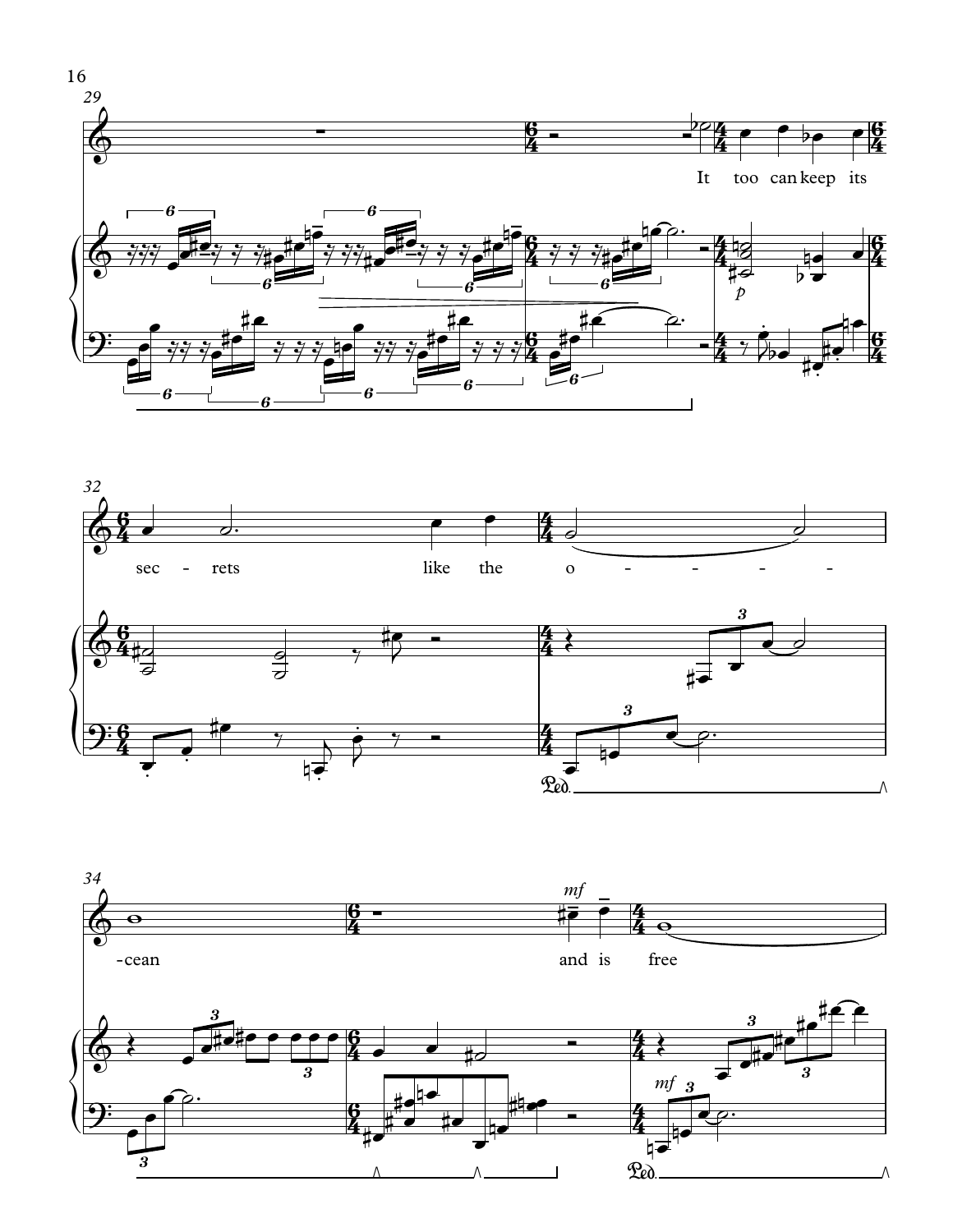





 $17\,$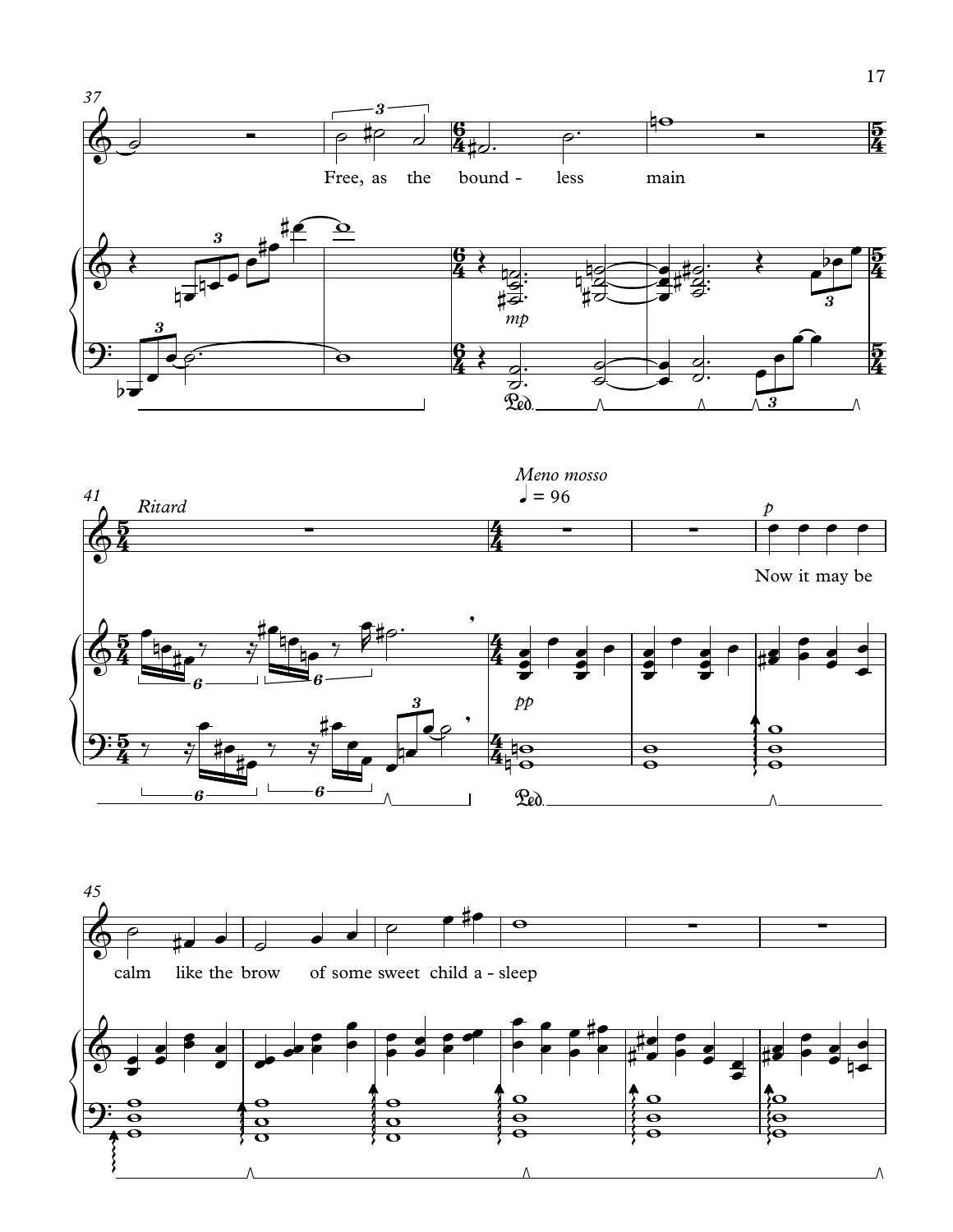



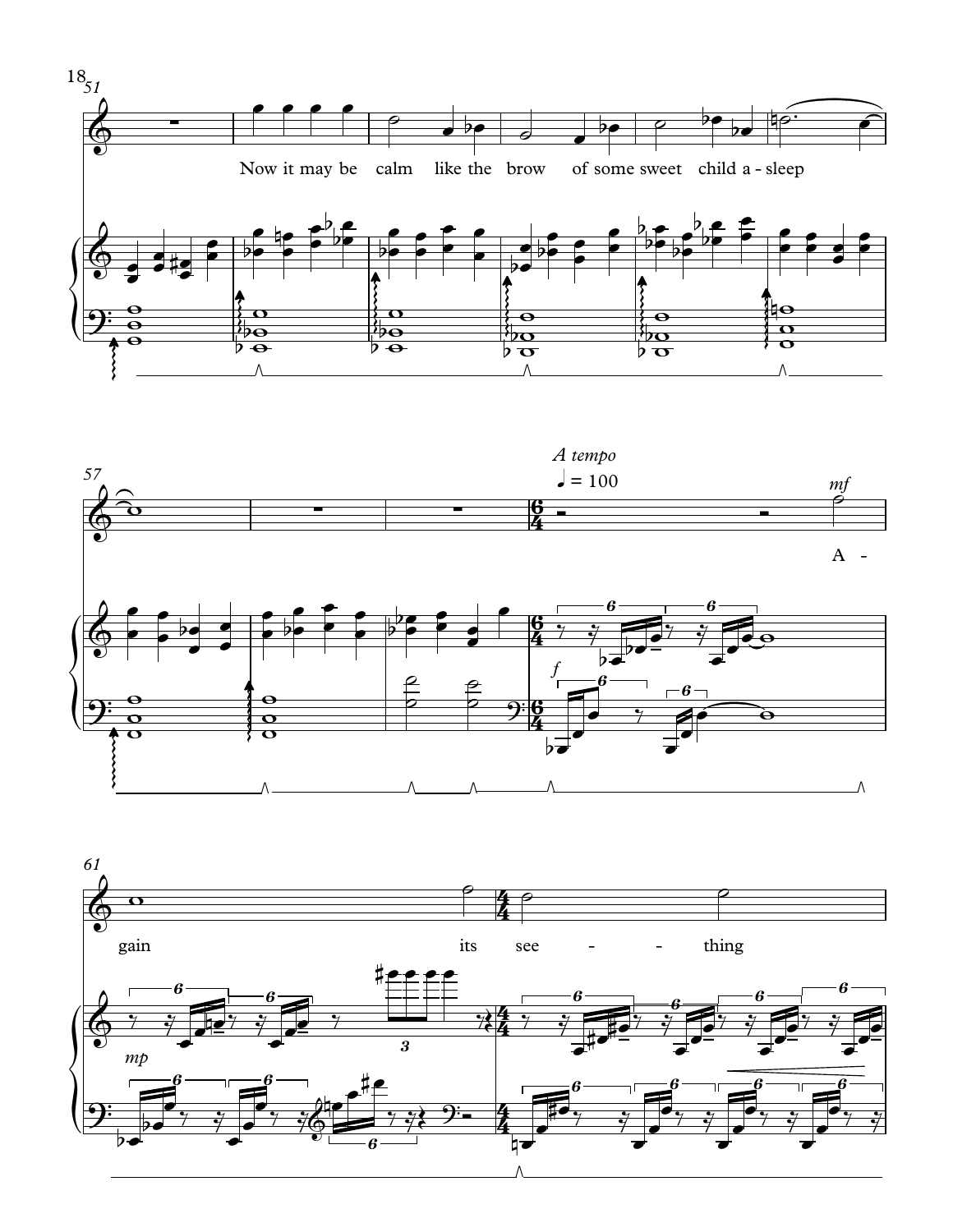



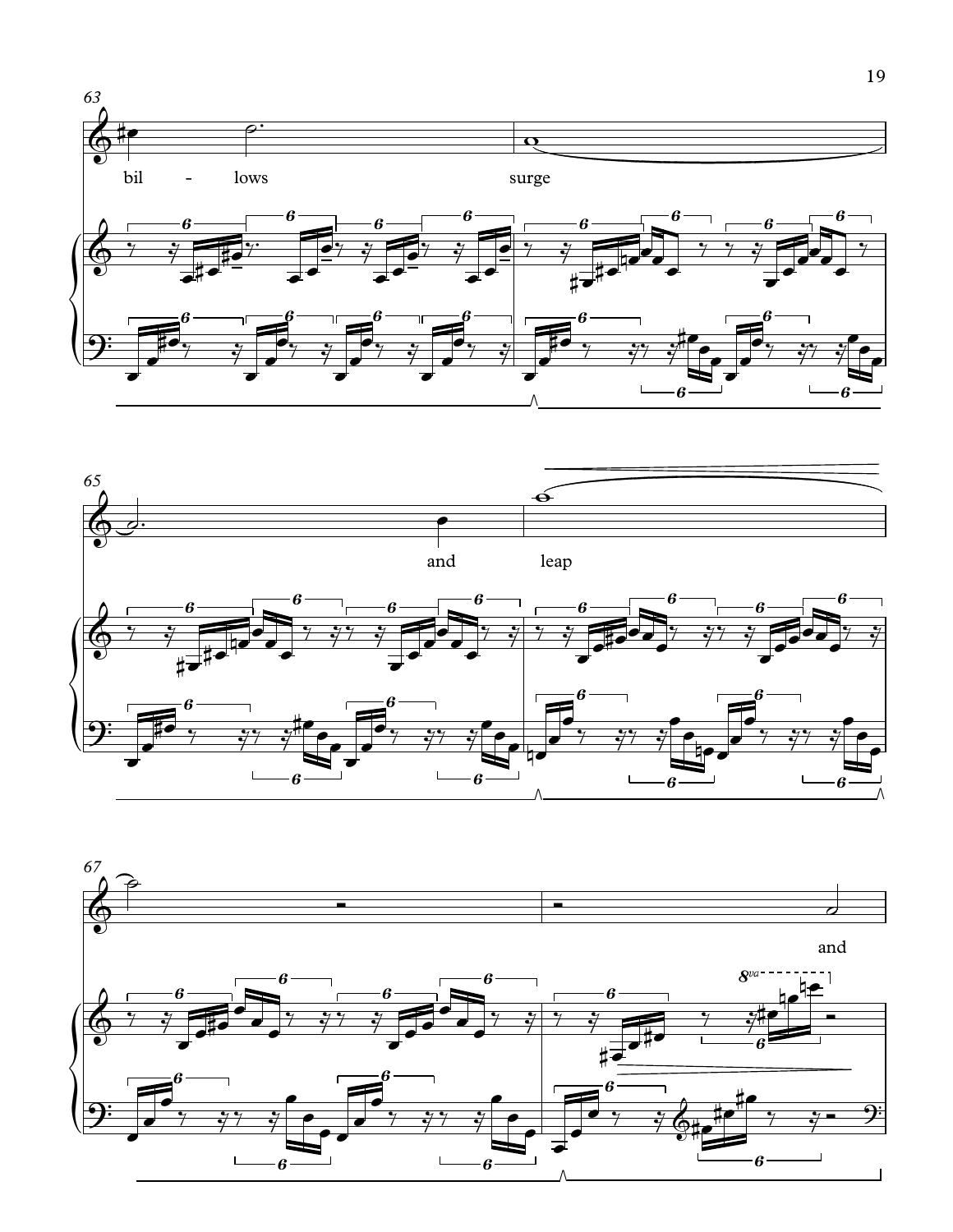



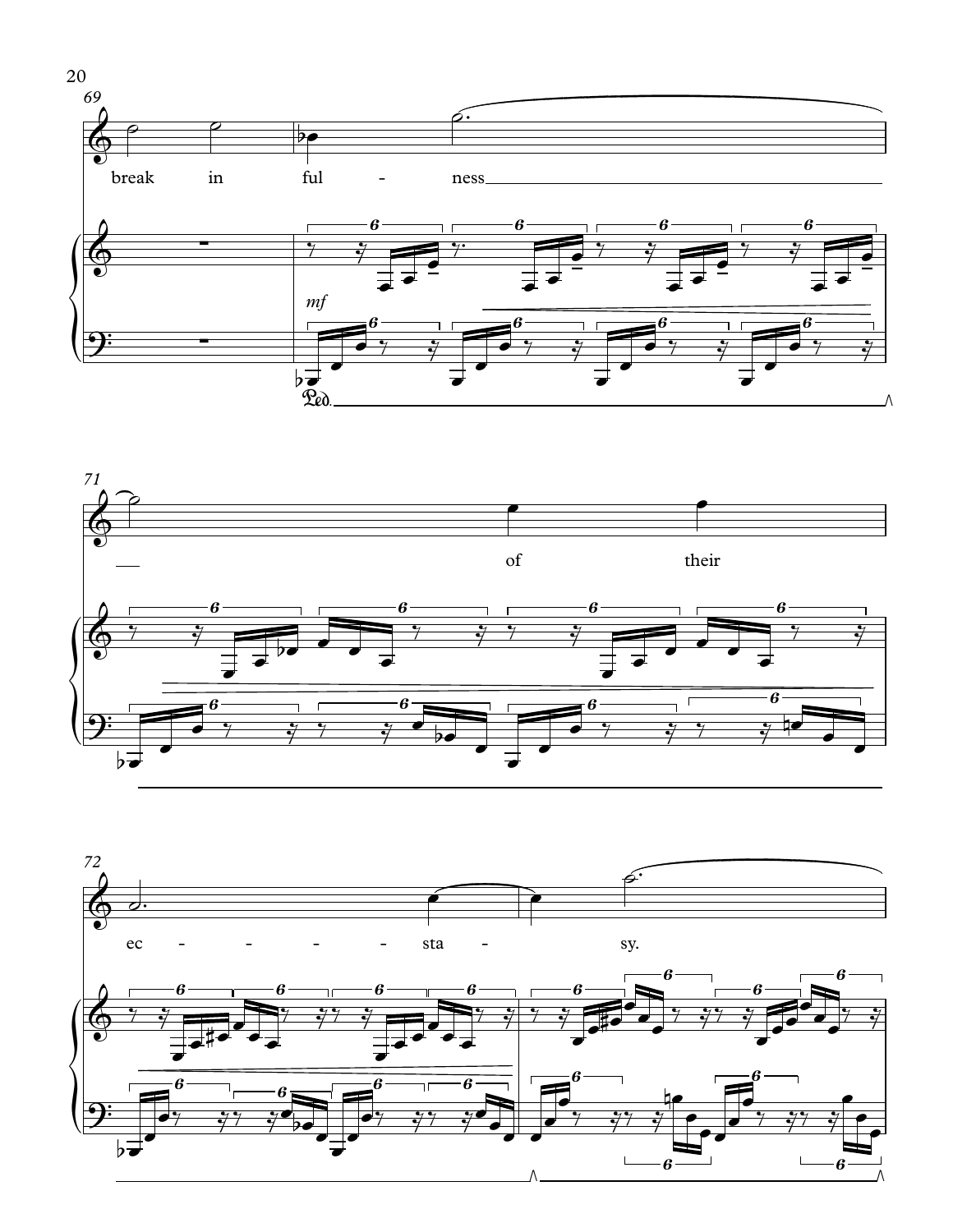



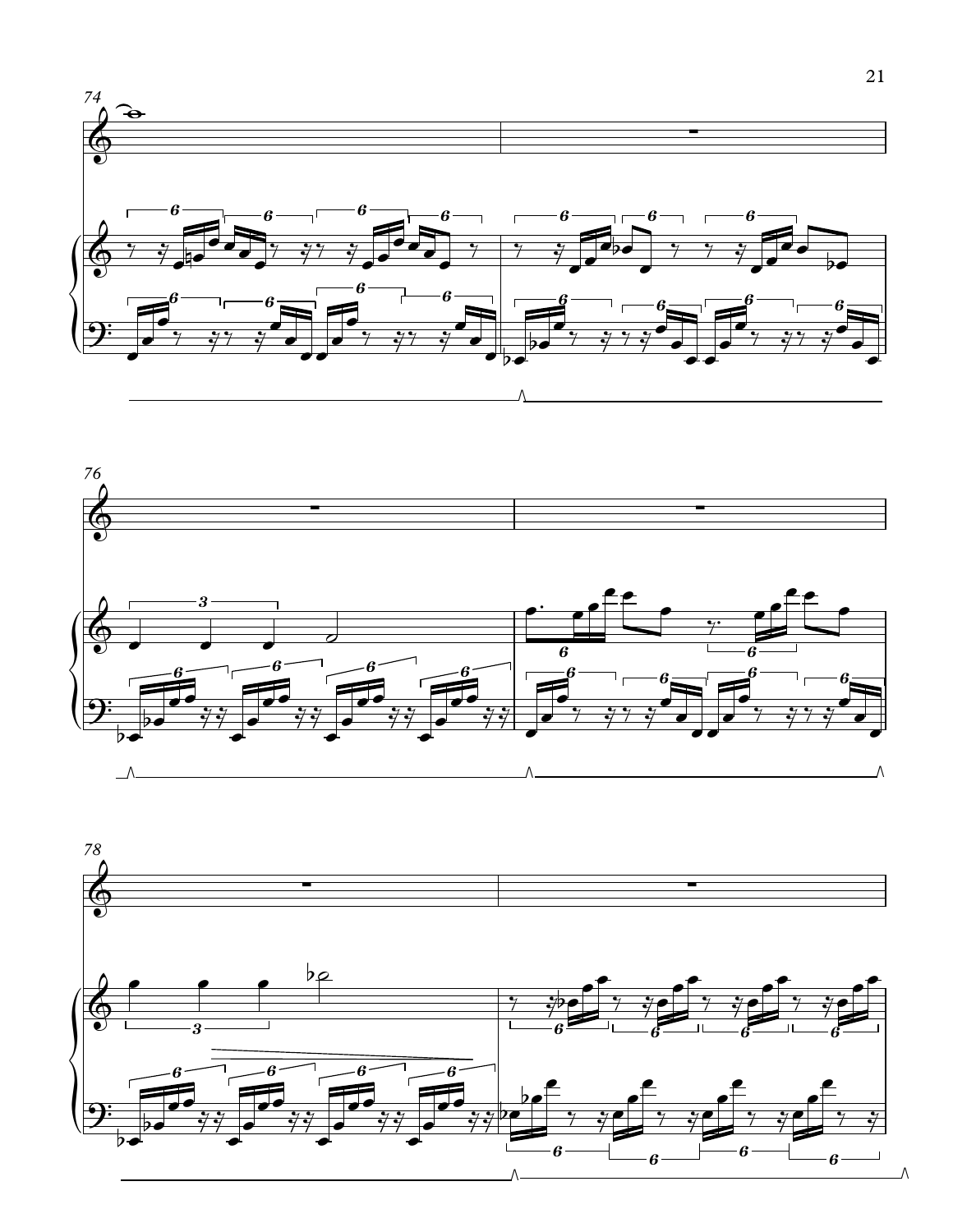



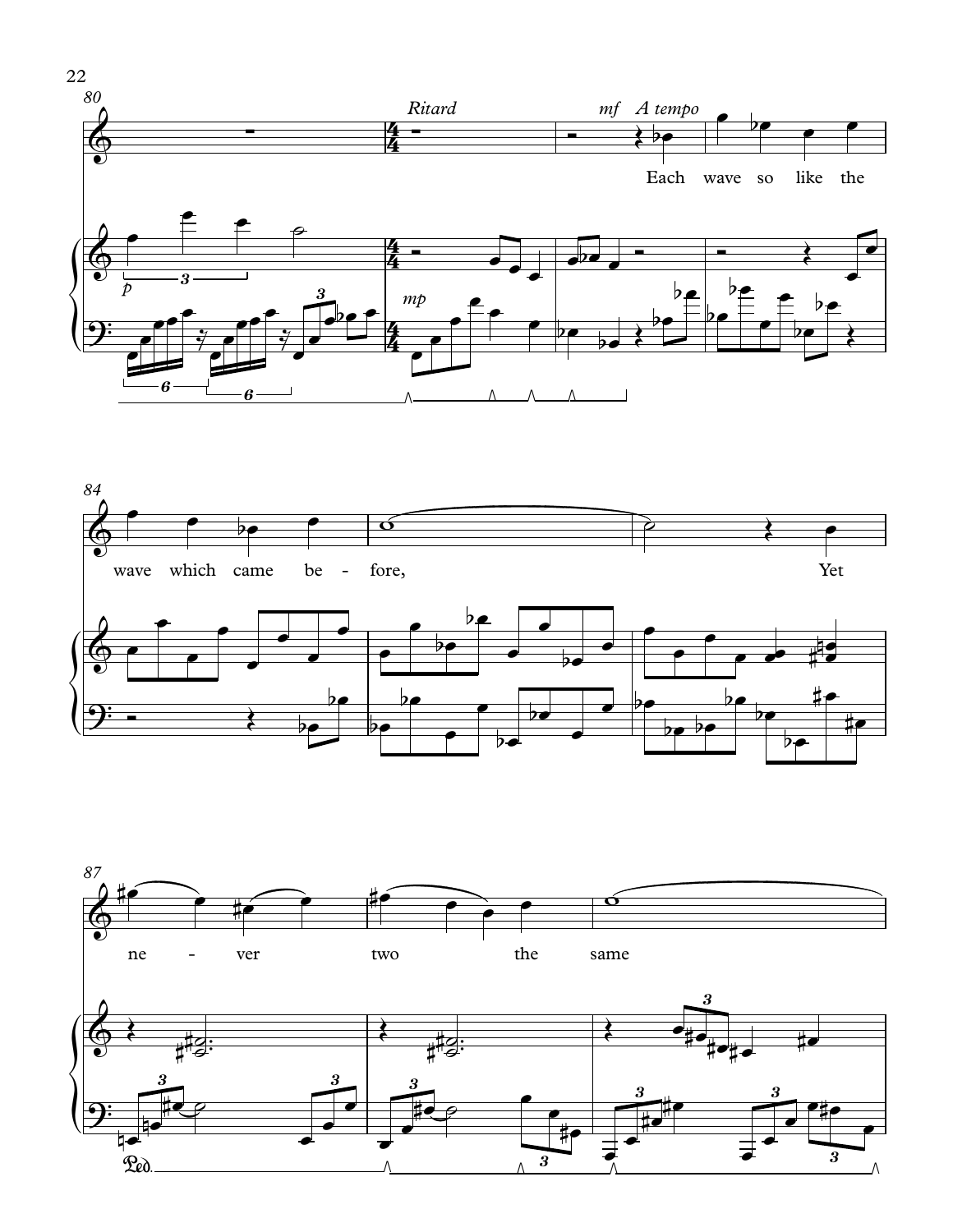



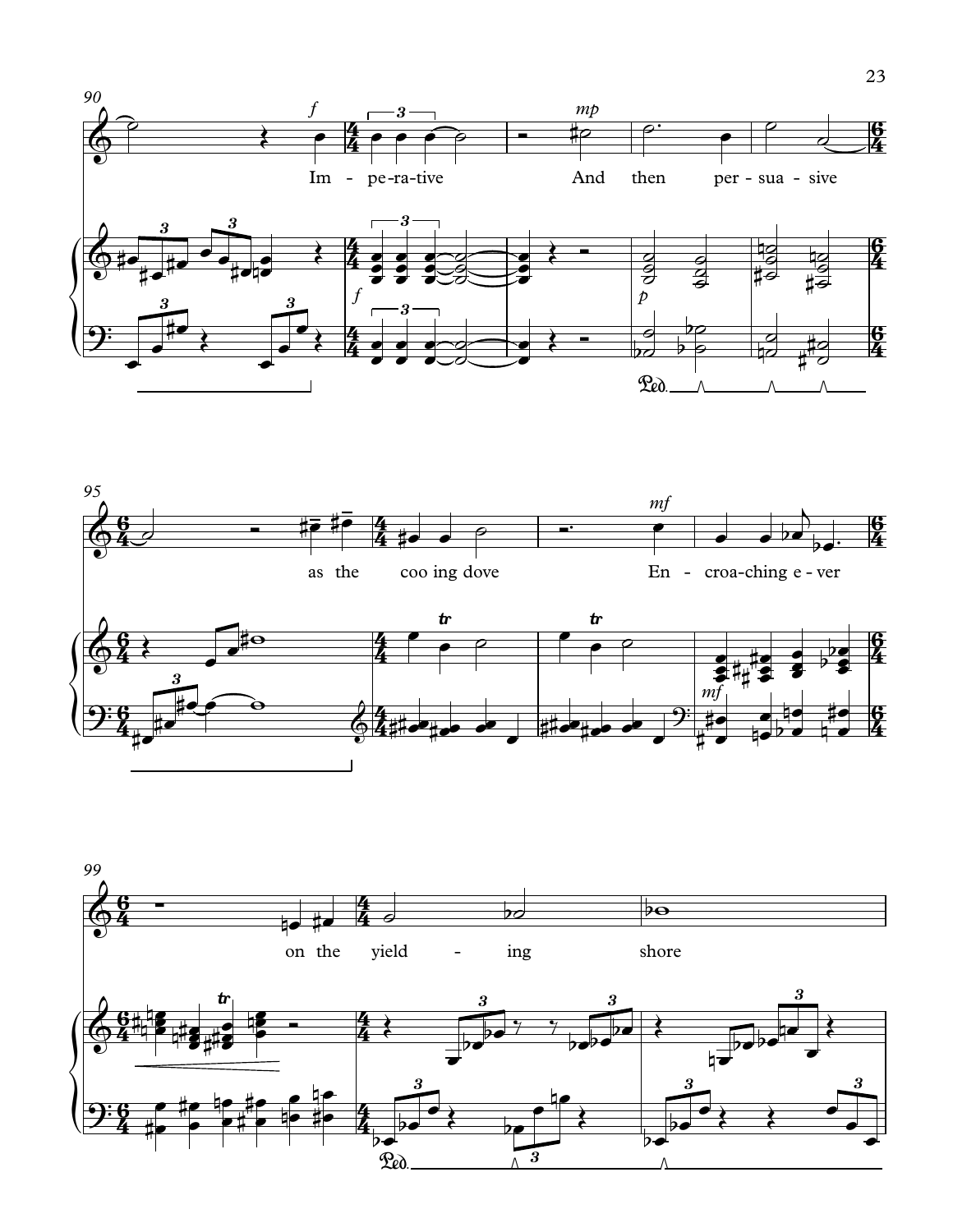



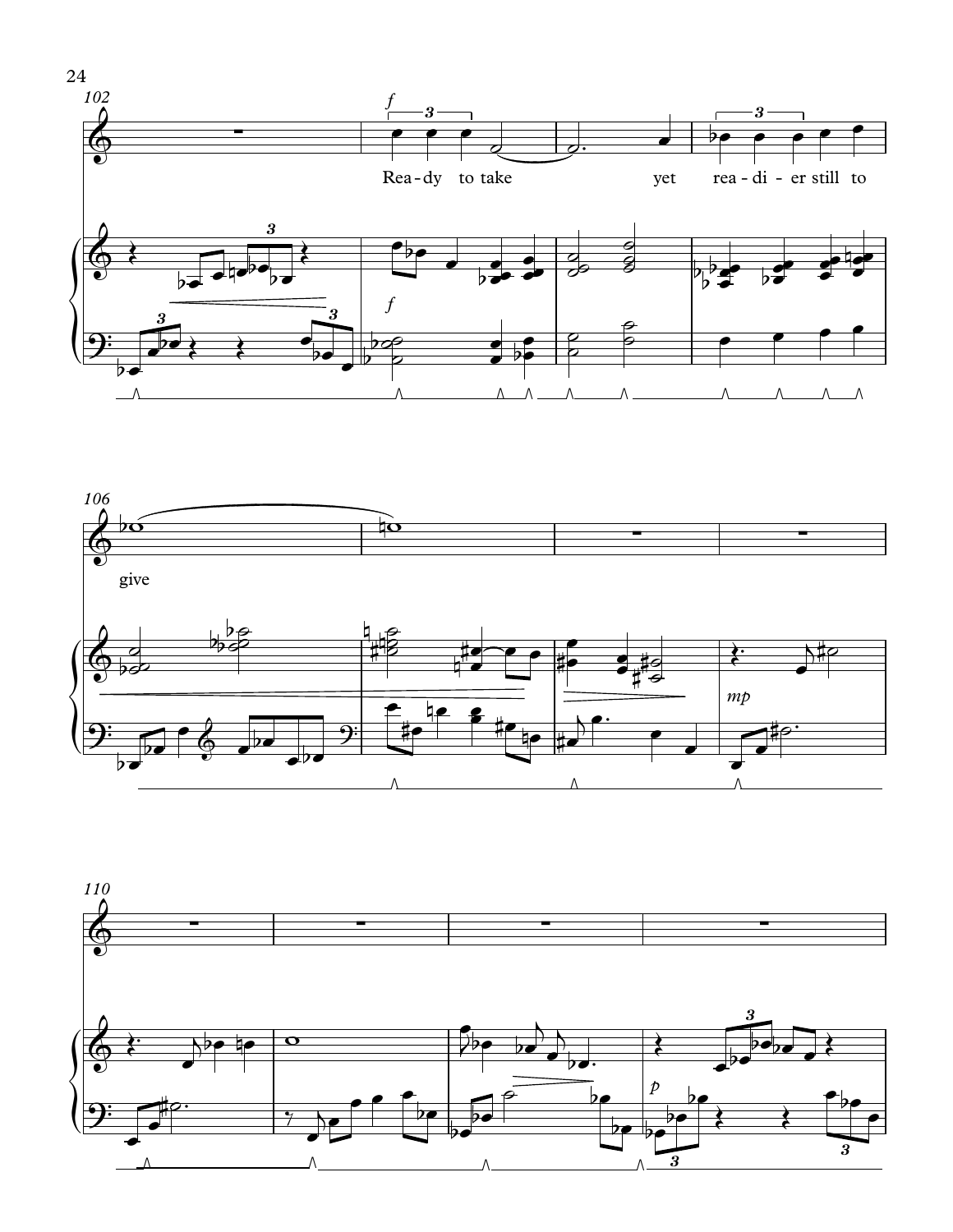





Λ